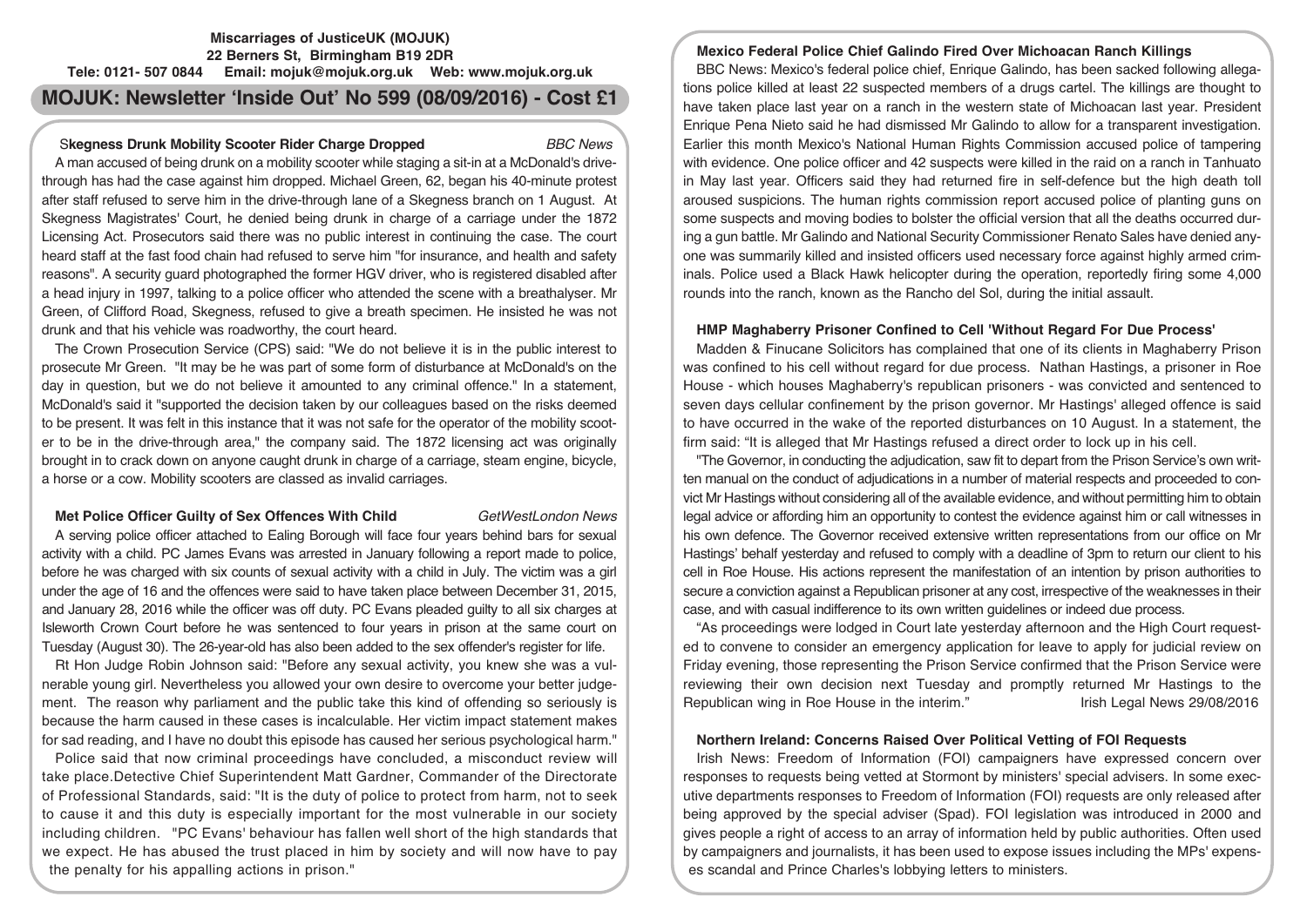Maurice Frankel, director of Campaign for Freedom of Information, warned Stormont against putting FOIs through an "explicitly political process. They run the risk of overstepping the line and being seen to be withholding information which ought to be disclosed," he said. "They may be taking a risk by putting it through an explicitly political process, and the question is how are they using this process." He added: "It shouldn't be necessary for ministers or special advisers to be examining responses before they are going out." Almost 3,000 FOIs were sent to the executive in 2015. More than a quarter did not receive a response within the 20 working day deadline or had not been processed. In June last year the Information Commissioner's Office (ICO) issued an enforcement notice to the finance department ordering it to answer all outstanding FOIs over six months old. However, the ICO said the internal FOI process is a matter for individual public bodies. "Freedom of Information law doesn't specify a sign-off process for FOI requests. It is up to individual organisations how they deal the internal process," a spokeswoman said. "Organisations should be responding to requests within 20 days and using the correct exemptions, if any information is withheld."

Spads can each earn annual salaries stretching to more than £90,000. Politically appointed but paid from the public purse like civil servants, Spads have been a source of controversy in the past over wages and accountability. Stormont departments can have varying approaches, but it's understood some send all FOI responses to their private office for approval, with many being checked by Spads. Each of the eight executive departments run by the DUP and Sinn Féin did not respond to requests for a comment. Only the Department of Justice, headed by independent MLA Claire Sugden, outlined its FOI response process. A spokesman said: "Responses are only forwarded to the ministerial/press office or Spad for their approval where it is felt they would be affected in some way by the public release of the information requested." He added that FOI responses using the exemption 'prejudice to the effective conduct of public affairs' must be forwarded to the minister for approval.

### **Wales: 'Raise Age of Criminal Responsibility if Powers are Devolved'**

The age of criminal responsibility should be raised from 10 to 12 to help prevent reoffending, a Plaid Cymru assembly member has said. Steffan Lewis said such a move could be a benefit of devolving justice powers - which are currently run in Westminster - to Wales. David Davies, Tory MP for Monmouth, criticised the idea. He said serious offences committed by 10 and 11 year-olds should be dealt with by the criminal justice system. Mr Lewis, a South Wales East AM and Plaid's criminal justice spokesman, said: "Serious offences committed by children are extremely rare, but can, of course, be devastating for the victims. "The focus should always be on the safety and security of our communities, but the answer is not criminalising children at a young age. Through early intervention and rehabilitation we can stop children being drawn into a lifetime of reoffending." He said the UN Committee on the Rights of the Child had "made it clear that a minimum age of criminal responsibility below the age of 12 years is not acceptable". "The law must be changed to be in line with international guidelines as soon as possible," he said, saying he would back a consultation on increasing the age beyond 12. A public debate is needed, drawing on all available evidence, on what age it is appropriate to hold children fully criminally responsible for their actions," Mr Lewis said. Calling for a focus on children's wellbeing, he said: "With justice devolved we could do so and meet international standards."

Proposals for the devolution of youth justice were made by the Silk Commission, which looked at the future of the devolution settlement in Wales in 2014. But the idea was not supported

by the UK government and did not make it to the Wales Bill on further devolution, currently making its way through Parliament. Conservative MP Mr Davies said: "First of all I wouldn't want to see youth justice being devolved, as we have already got problems with cross border services where we have got different policies in place in England and Wales. "If people commit offences in one jurisdiction and live in another it is likely to cause all sorts of legal problems." He also said he would "not want to raise the age of criminal responsibility" and serious offences carried out by children aged 10 and 11 "need to go through the criminal justice system". "The boys that killed James Bulger wouldn't have been prosecuted if the age of criminal responsibility had been 12," he added. Robert Thompson and Jon Venables were aged 10 at the time of the murder in 1993. It is understood the UK government has no current plans to alter the age of criminal responsibility. The Ministry of Justice declined a request for comment.

# **Human Rights Defenders' Work Vital For Redress to Victims of Enforced Disappearance**

Last March I published an Issue Paper on Missing persons and victims of enforced disappearance in Europe, aiming to help Council of Europe member states improve their law and practice. Much remains to be done, considering that thousands of cases of missing persons and enforced disappearance remain unresolved in Europe, perpetuating the suffering of their loved ones, which is passed on from one generation to another. Addressing these questions is often dependent on governments' political agendas, which explains the slow progress made so far. As I learned last June at a roundtable I organised in Strasbourg with a group of human rights defenders active on these issues, they face a number of serious obstacles to their work.

Persisting obstacles in addressing cases of missing persons and enforced disappearance. Cases of missing persons and enforced disappearances where the victims remain unaccounted for are not an issue of the past, irrespective of when they occurred. Indeed, besides continuous grief, families face various problems years after their loved ones have gone missing. In many countries, relatives are compelled to declare the death of missing or disappeared persons whose fate is not yet clarified in order to enjoy their rights, such as those related to inheritance and social welfare. This is often very traumatizing for the relatives, as they sometimes feel they are being forced "to kill" their loved ones.

Usually impunity for crimes of enforced disappearance goes hand in hand with impunity for other serious human rights violations and results in the recurrence of violations. Impunity sometimes has old roots, notably when past violations have not been acknowledged by the states concerned. Often it appears that investigations into cases of enforced disappearances are not effective, for a variety of reasons: the qualification of crimes is not adequate (e.g. often investigated as kidnapping or a crime against humanity); the case may be closed due to statutes of limitations after lengthy investigations; there may be a reluctance to punish members of the state executive; the protection of witnesses and victims is inadequate. As a result, perpetrators are not held to account while some of them even continue to serve in law enforcement, security or military structures.

Another concern relates to the lack of or very slow implementation by respondent states of the judgments of the European Court of Human Rights in cases of missing persons and enforced disappearance, thus failing to fulfill their obligations under the European Convention on Human Rights. Even in cases where mass graves have been located and bodies of missing and forcibly disappeared persons have been identified and handed over to their relatives, investigations have not taken place and perpetrators have not been punished. In several European countries, there are no adequate legal provisions regulating the situation and status of missing or forcibly disappeared

 $\overline{3}$   $\overline{4}$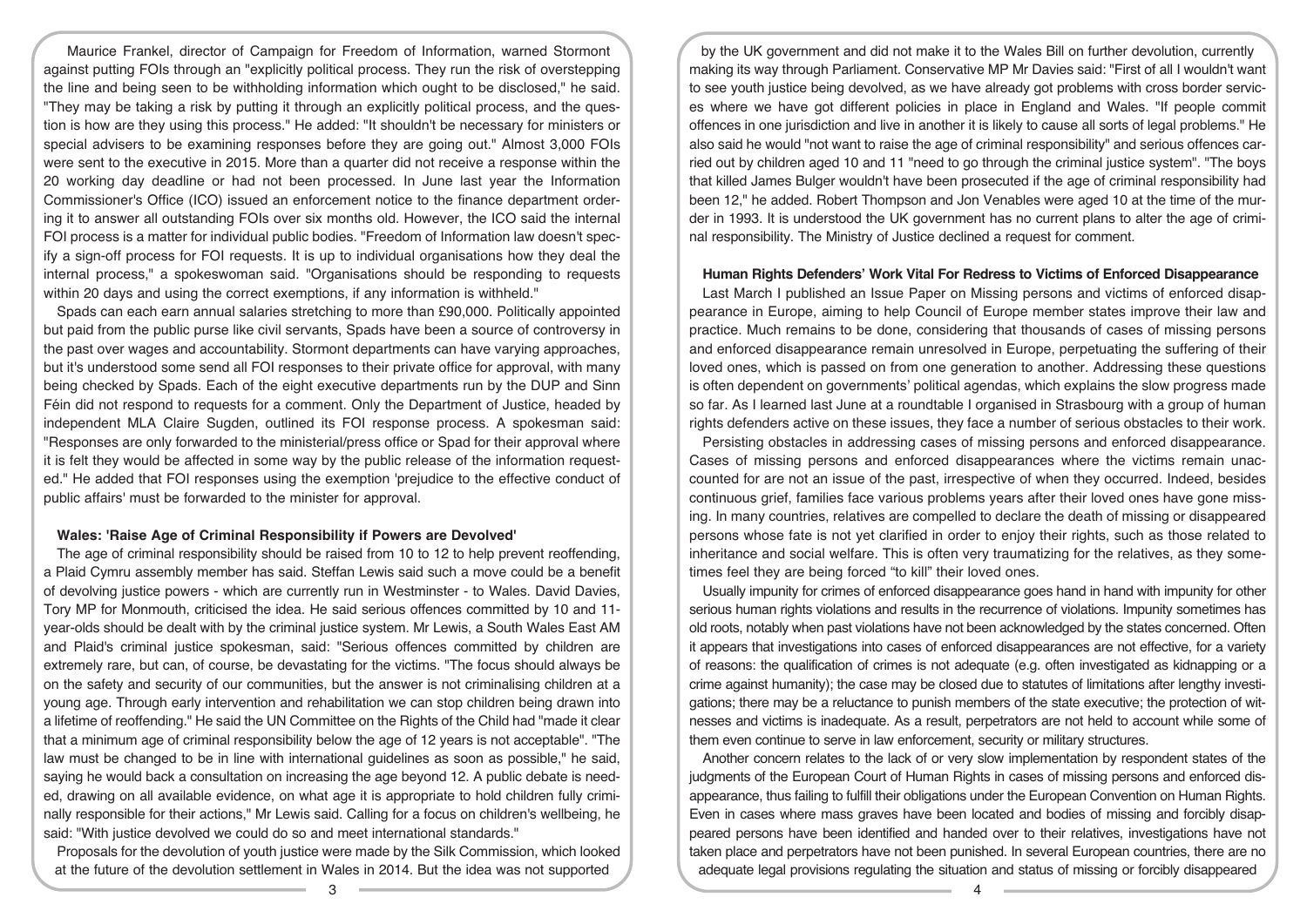persons and their relatives. Even when specific laws are adopted, they do not always serve the purpose and are not adequately implemented, as, for example, in Bosnia and Herzegovina.

Situation of human rights defenders working on transitional justice issues. Civil society actors and other human rights defenders are crucial to human rights, democracy and the rule of law. If they are not able to operate, then these values and standards are under threat. These actors perform essential tasks in: making the human rights systems function by bringing complaints before domestic and international mechanisms; helping victims of human rights violations to access remedies and obtain other forms of support and reparation; advocating for changes in policy and legislative frameworks and their implementation; and raising public awareness on human rights. In some cases, NGOs and individual human rights defenders are the only recourse for victims and vulnerable persons.

However, the situation and the work environment of human rights defenders are negatively affected by various trends in Europe. Depending on the country, I have noted that obstacles to their work may take the form of: legal and administrative restrictions impeding the registration of human rights organisations and their access to funding; burdensome financial and reporting requirements; judicial harassment; smear campaigns; threats and intimidation; abusive control and surveillance; confiscation and destruction of working materials; unlawful arrest or detention; ill-treatment; disappearance and death. The absence of effective investigations into violations committed by state and non-state actors against human rights defenders targeted because of their human rights work remains a major problem in a number of European states. I have noted with concern that in certain countries, such as in Azerbaijan, Russia and Turkey, increased restrictions in the field of freedoms of association, peaceful assembly and expression have resulted in a sharp deterioration of the working environment for human rights defenders.

Human rights defenders and organisations working on transitional justice issues, including in conflict and post-conflict contexts, face intimidation, pressure, threats and attacks as they challenge the mainstream national narrative in their community or country. Associations of relatives of missing persons or victims of enforced disappearance as well as human rights NGOs play a vital role in establishing the facts and pursuing justice, including by advocating for the adoption of adequate legislation, contributing to the search for and identification of remains, providing legal and psychological aid to victims, and engaging in peace-building processes.

However, they often do so at great personal risk, having been subjected to reprisals, harassment and even enforced disappearance in some cases. For example, the Committee Against Torture and the Joint Mobile Group which are active in combating impunity and in following cases of missing persons and enforced disappearance in the North Caucasus in Russia, in particular in Chechnya, were subjected to numerous physical attacks in recent years. In situations of armed conflict or acute crisis, human rights defenders play an essential role in documenting human rights violations and in helping victims. They also however face difficulties in accessing areas affected by on-going violence, such as South-Eastern Turkey, or by an armed conflict as is currently the case in the east of Ukraine.

The way forward. Further to the recommendations that I made in the Issue Paper on Missing persons and victims of enforced disappearance in Europe, I would like to underline some important points drawn from the round-table with human rights defenders on this topic in order to address some of the outstanding issues. Given the gravity of the human rights violations, clarifying the fate of missing persons and victims of enforced disappearance should be a matter of priority for the governments concerned, especially considering that this task is increasingly difficult with the passing

of time. The involvement of international and European actors, including the European Union and the Council of Europe, is crucial for transitional justice issues and for providing assistance to the states concerned. In addition, National Human Rights Institutions need to be more active on issues related to cases of missing persons and enforced disappearances, notably with regard to the execution of judgments of the European Court of Human Rights.

States should improve judicial mechanisms, notably by defining enforced disappearance as a continuous crime in national law and by ratifying the UN Convention for the Protection of All Persons from Enforced Disappearance. In addition, law enforcement officials, judges and lawyers should be trained on the importance of combating impunity, as well as standards, legal obligations and good practices related to cases of enforced disappearances. The application of the universal jurisdiction principle to international crimes could be considered in relation to cases of enforced disappearance, as it may contribute to identifying and punishing perpetrators, and to recovering remains.

There is also a range of non-judicial mechanisms that could be put into place. For example, a system of reporting cases of missing persons and enforced disappearance and of verification of such reports could usefully be established at national level. The mapping of mass graves and exhumation of remains necessitates close co-operation between various actors, including families of the victims, local communities, judicial and law enforcement authorities as well as civil society organisations. Instead of having to declare the death of their relatives, the families of missing persons and forcibly disappeared persons should be issued a certificate of absence. Last but not least, the international community needs to engage more in building the capacity and expertise of human rights NGOs active in this area. At the same time, human rights defenders should continue interacting and exchanging experiences in this respect and help each other to work on cases of missing persons and enforced disappearances.

Nils Muižnieks, EU Commisioner for Human Rights

## **Denis Donaldson Inquest Adjourned For Two Years** *BBC News*

An inquest into the death of a Sinn Féin official and republican informer has been adjourned for two years. Denis Donaldson was murdered in County Donegal in April 2006, months after being exposed as an agent who worked for the police and MI5 for 20 years. He was once a key figure in Sinn Féin's rise in Northern Ireland politics. The coroner adjourned the inquest until a separate criminal investigation is concluded. The inquest has previously been adjourned at least 19 times. Gardai Superintendent (Supt) Michael Finan told the coroner on Wednesday that a "continuing, active, significant investigation" was ongoing. He said an individual who had already appeared before the courts was due back in the Special Criminal Court in October and three arrests had been made in the last four months. Supt Finan said there was a "continuing fruitful liaison" with an external police force.

Never so many adjournments: The coroner said he believed there had never been so many adjournments in a coroner's court. "Hopefully, the investigation will have a result and we will get justice for the family", he added. A barrister said he echoed the coroner's sentiments and added that the family's quest for justice had never been forgotten. No one from the Donaldson family was present, nor was the family's legal representation there. Last month a 74-year-old man appeared in court in Dublin accused of withholding information about Mr Donaldson's murder. Mr Donaldson, 55, was shot dead at an isolated cottage near Glenties. Three years after he was killed, the dissident republican Real IRA said they were responsible. Mr Donaldson's family have alleged that police officers who knew about his secret role may have exposed him as an agent and contributed to his death.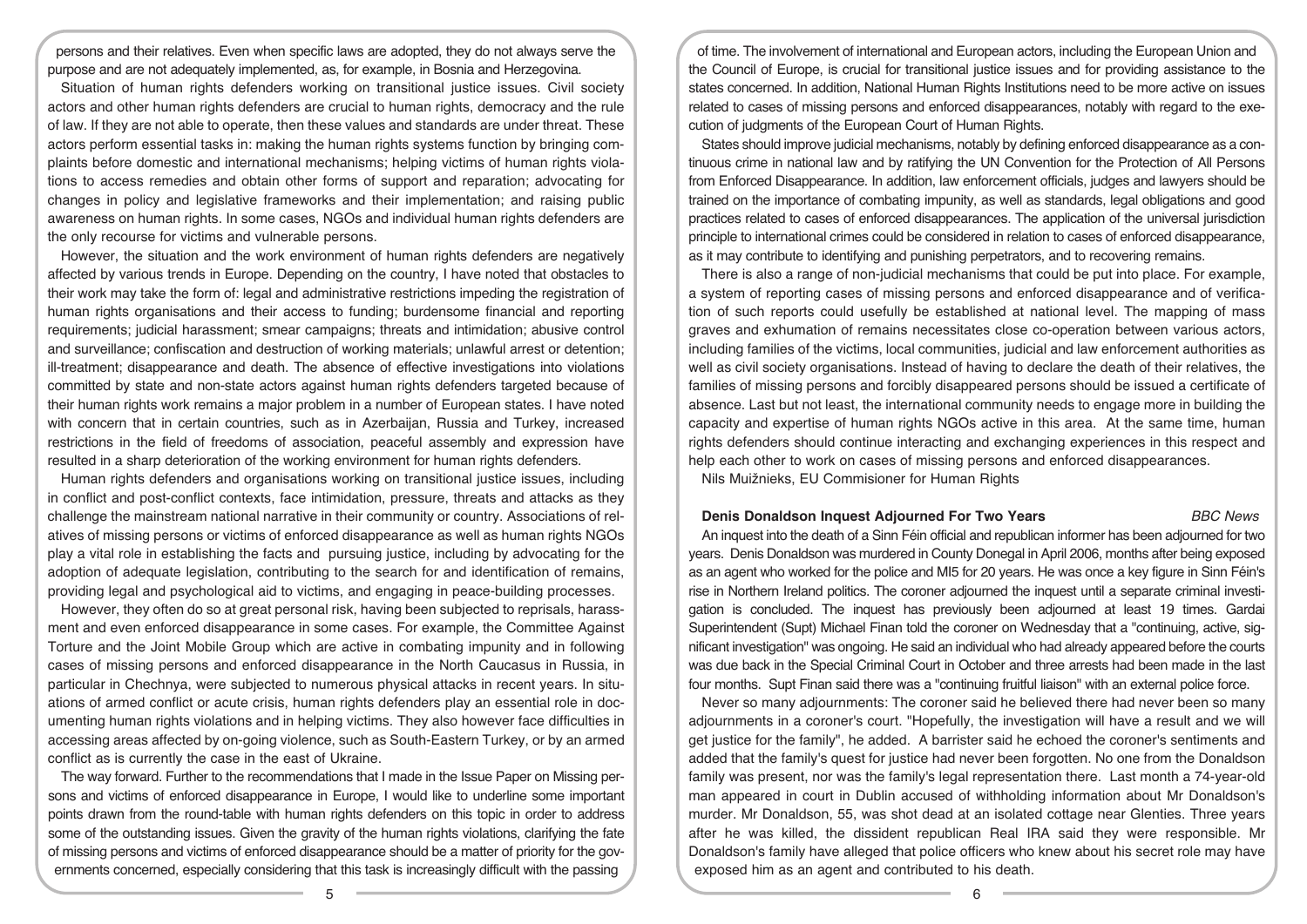#### **John Lennon's Killer Mark Chapman Denied Parole Again** *BBC News*

Mark Chapman has been denied parole for a ninth time. Chapman, 61, shot the former Beatles star in New York in 1980. He told the parole board he now accepted his crime was "premeditated, selfish and evil". But they told him: "In spite of many favourable factors, we find all to be outweighed by the premeditated and celebrity seeking nature of the crime." His release would "be incompatible with the welfare of society" and "undermine respect for the law", they concluded. Chapman was sentenced to 20 years to life in jail in 1981 after pleading guilty to second-degree murder. Lennon was aged 40 when he was shot four times outside a Manhattan apartment block. According to the ruling released by the New York Department of Corrections and Community Supervision, the board considered factors including Chapman's "personal efforts to study and educate yourself", the "network of support and release plans" and "official opposition". They said: "From our interview and review of your records, we find that your release would be incompatible with the welfare of society and would so deprecate that seriousness of the crime as to undermine respect for the law." Chapman will next be eligible for parole in August 2018.

#### **Aswad Browne v The Parole Board of England and Wales**

The Claimant, a determinate sentence prisoner, recalled to prison following his release on licence, seeks Judicial Review of the decision of the Parole Board of England and Wales ("The Defendant") by letter dated 11 August 2015 ("The DL") not to direct his re-release following an oral hearing convened on 25 July 2015. The Claimant was sentenced on 15 June 2011 to six years and three months' imprisonment for burglary and assault occasioning actual bodily harm ("ABH"). He was initially released on licence on 25 March 2014 but recalled on 12 January 2015 following his arrest for two breaches of a non-molestation order imposed upon him in November 2014. The Claimant was convicted by his plea on both counts at Basildon Magistrates Court on 12 January 2015 and sentenced to 56 days in prison (28 days for each count). Permission to seek judicial review was granted on the papers by Mr. David Elvin QC sitting as a deputy High Court Judge who, when granting permission, made the following observations: "While the Court generally leave matters of judgement on release to the Parole Board, the claim is on balance arguable."

The Claimant's grounds of challenge are three-fold as follows: i) Failure to apply a presumption in favour of release; ii) Unfair assumptions against the Claimant made by the Defendant in the absence of a fair procedure for the determination of disputed matters or proper enquiry and investigation contrary to Common Law and / or Article 5(4) of the European Convention of Human Rights – that is to say procedural unfairness; iii) Irrational or wrongful assessment of a high risk of serious harm to the Claimant's ex-partner rendering it necessary to detain and / or failure to have regard to material evidence and considerations.

In summary, the Defendant's response to these three grounds is as follows: i) There was no necessity as a matter of law for the Defendant expressly to refer to the presumption in favour of release. Moreover, it is clear from the reasoning contained in the DL that the Defendant did in fact apply such a presumption, but having assessed the Claimant's risk, it concluded, based on all the available evidence, that that risk was "not manageable in the community" thus necessitating detention. ii) The Defendant made no assumptions and drew no inferences concerning the veracity of the assault allegation, nor was it obliged so to do. In any event the decision was not based on the disputed allegation alone but on a number of relevant considerations. iii) The assessment of risk was within the boundaries of rationality and took into account all relevant considerations.

Ground 1: What is said on behalf of the Claimant is that there is nothing in the Defendant's reasoning in the DL that demonstrates that consideration was given to the presumption in favour of release or that the Defendant even recognised that that applied in this case. In this regard it is to be noted that the Defendant was not reminded of the presumption during the course of the oral hearing. Moreover, such a consideration cannot simply be assumed in the absence of such a reminder, particularly as in many cases before the Defendant, concerning the release of indeterminate sentence prisoners, there is no such presumption. Thus, it is argued, the failure to apply the presumption constitutes a breach of the Defendant's own duty and is a clear legal error.

However, to my mind, the absence of an express reference to the presumption in favour of release does not necessarily mean that the Defendant failed to have regard to it. Moreover it was submitted on the Defendant's behalf that having regard to the Defendant's status as an expert tribunal with a reservoir of expertise and knowledge, this court should be slow to conclude that the Defendant's panel were not well aware of the presumption in favour of release and had it in mind and, absent a clear positive indication that it misapplied the presumption or did not apply it at all, rather than merely did not expressly refer to it, this Court should be equally slow to assume that the Defendant has got it wrong. There is considerable force, as it seems to me, in that submission.

Moreover, a similar argument was made and rejected in R (Gary Coney) v Parole Board and Secretary of State for Justice [2009] EWHC 2698 (Admin), a case which, like the present, concerned a challenge to a decision of the Defendant to refuse to recommend the release of a prisoner who had been recalled as a result of breaching his licence conditions. The condition in particular prohibited the individual from contacting a particular associate without the prior approval of his supervising officer. One of the grounds of challenge was that the Defendant failed to appreciate, when considering recalled prisoners who have passed the custodial period, that there is a presumption in favour of release unless it was positively satisfied that it was necessary for the protection of the public that a prisoner be confined, as in the incident case.

Counsel for Mr Coney submitted that the Defendant did not in terms in its reasons use the formula set out by the Court of Appeal in Sim but Burnett J (as he then was) dismissed the argument at paragraph 28 of his judgment as follows:- "... Miss Gallagher had a second submission on this point, namely that the parole Board did not in terms in its reasons use the formula of the Court of Appeal in Sims. The reasons concluded with the observation that 'the risks were not currently manageable in the community'. The risks referred to were the risk of harm to children and the risk of re-offending. There is no suggestion in the reasons of the Parole Board that they failed to recommend his release because he had failed to discharge any burden of proof. On the contrary, the Parole Board noted all the information before them and reached a conclusion, which although not identical in language to the formulation of the Court of Appeal in Sims, is to the same effect".

Whilst it is true that that was a permission hearing, albeit in the context of a rolled up hearing, and the facts were plainly different, it is significant that the Judge rejected the argument pursued before me on the basis that "there is no suggestion in the reasons of the parole board that they failed to recommend his release because he'd failed to discharge any burden of proof". It is also significant that, as in the present case, the Defendant in Coney concluded its observations by stating that the Claimant's risk was not manageable in the community, a formulation which the Judge regarded as to the same effect as the language used in Sim.

To my mind when the DL is considered in the round, it is plain that the Defendant reached a conclusion having considered all the available material, both favourable and adverse to the Claimant, including the dossier, the Offender Supervisor's report and the oral evidence of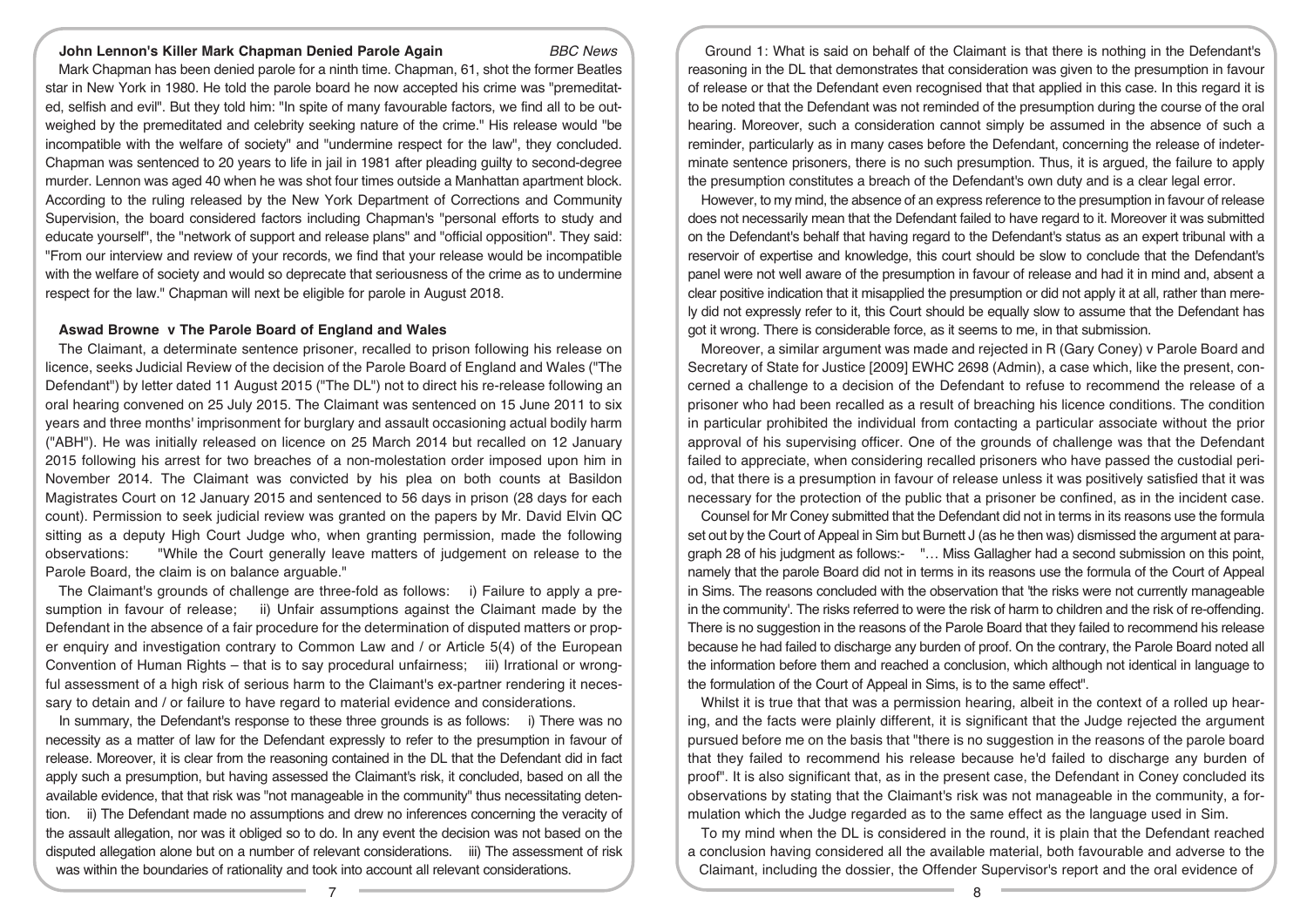the Claimant's Offender Supervisor at HMP Mount and the Claimant's Offender Manager and the Claimant himself. Moreover the Claimant has not identified any words in the DL that suggest the Defendant was applying anything other than a presumption in favour of release. It follows in my judgement that ground 1 is not made out.

Ground 2: What is said under this ground is that had there been a proper investigation, there would have been a fair assessment as to i) whether or not there was any assault, which was disputed and ii) whether in fact, if there was an assault, this lead to an evaluation of a high risk of serious harm towards the complainant. Instead, the Defendant's panel inferred, it is said, that there was a genuine assault and then relied on that inference to inform its assessment as to risk and to permit that assessment of risk to overcome the risk management plan and to set aside the 10 months spent on licence without reoffending, relying upon the interpretation of the passages in the DL relating to the assessment of current risk to which I have already referred.

Moreover it was submitted that the Defendant's panel failed to have regard to the nature of a 'without notice' non-molestation order, which would have been granted without any determination of the truth or otherwise of the allegation (s). Given that the Claimant had no convictions for domestic violence and there was no evidence of police call-outs, and in the absence of any reliance on the allegation of assault, it was submitted on behalf of the Claimant that there was no material on which the Defendant could properly conclude that there was a high risk of causing serious harm to an intimate partner through domestic violence. Furthermore, even if there had been an assault, it was irrational to suggest that that led to a risk of serious harm given that there were no injuries and no serious psychological harm. There had been no general offending behaviour during the 10 month licence period and the only concern could be of domestic violence of which there was no record.

For my part, I do not accept the submission that the Defendant inferred that there was a genuine assault. That is to mischaracterise the Defendant's reasoning. On a fair reading of the DL, it is clear that the Defendant was careful not to make any assumptions about the truthfulness or otherwise of the allegation of assault. Thus, the DL expressly notes that it was an allegation of assault, that the Claimant denied the allegation and that there were few facts available relating to the incident. Moreover, the DL fairly made it clear that the Claimant had no previous convictions for domestic violence and that there was no evidence to suggest that the police had ever attended in respect of any previous domestic incidents between the Claimant and his ex-partner. Although the Claimant suggests that the words "although" and "nonetheless" are indicative that the Defendant proceeded upon the assumption that the allegations were true, for my part I do not read the DL in that way. The words provide no basis for the suggestion that the Defendant assumed the allegation was true. Rather, they indicate a recognition on the Defendant's part that a non-molestation order did not amount to a confirmation of the accuracy of the allegation. Moreover, it is clear that the Defendant deliberately avoided making any findings concerning the truth of the allegation which was treated throughout as merely that, an allegation. This was a proper approach where the context is an assessment of risk and not a finding of guilt. Given that finding, there is no need to go on to consider the Claimant's alternative submission that even if the allegation of assault was made out, that could not give rise to a risk of serious harm.

In my judgment there was no obligation on the Defendant, as a matter of law, to determine the factual veracity of the allegation of assault. Indeed, in many cases as here, this would in all likelihood have been impractical. That is not to say, however, that unconfirmed allegations, although of themselves insufficient to prove a risk of reoffending, cannot be a significant consideration when assessing risk.

It is plain from a fair reading of the DL as a whole that the basis of the Defendant's deci-

sion on risk, rather than being an inference of guilt in respect of the allegation of assault, was grounded in a large number of elements namely, the violent and premeditated nature of the index offences of burglary and ABH; an escalation in the seriousness of the Claimant's convictions over time; his failure to attend a supervision appointment; the fact of the granting of a nonmolestation order and of his pleading guilty to two offences of breaching that non-molestation order; the Claimant's ignoring of the advice of his Offender Manager to have no contact with his ex-partner (notwithstanding the acknowledgement of the explanation given by the Claimant that the contact was for the purposes of arranging payment of money for their daughter); the Claimant's mixed behaviour since returning to custody, including refusing a transfer; the offender assessment system ("OASys") assessment of the Claimant as presenting a high risk of causing serious harm to a known adult and a medium risk of serious harm to children, members of the public and staff members; his presentation at the hearing including his continued demonstration of hostility to his ex-partner, accusing her of having drugs in the house, of fabricating the complaint and threatening him for money and his "limited insights into the effects of his own behaviour"; and a lack of any accredited thinking skills, work or intervention to address his involvement in the use of violence during the index offences of burglary and ABH and the fact that the low risk of violent reoffending assessed by the OASys violence predictor ("OVP") didn't take into account the violence used in the burglary and therefore underestimated that risk.

Taking all those factors into account the Defendant determined that the Claimant continued to present at least a medium risk of violent reoffending with a high risk of causing serious harm to an intimate partner through domestic violence. In evaluating the effectiveness of plans to manage risk the Defendant concluded in the DL as follows:- "The panel also had significant concerns about (the Claimant) motivation and ability to comply with your licence conditions, particularly if they interfere with your ability to see your daughter. Your behaviour in committing further offences on licence suggest that you may comply superficially with supervision but continue to behave in maladaptive ways to achieve your own objectives". To my mind, this second ground of challenge is also based on a mischaracterisation of the DL and it too fails.

For the sake of completeness, I should add that counsel for the Claimant has emphasised that the Defendant has an important and necessary duty to consider the decision on recall, and that the final paragraph of the guidance cited above at paragraph 24 must be read subject to the judgment in R (Calder) v SSJ [2015] EWCA Civ 1050 at [44]. Thus it was argued the panel by analogy ought to properly evaluate the circumstances of disputed events or allegations for itself. It is plain on a fair reading of the DL that the Defendant did consider the circumstances leading to recall which was plainly based on the two admitted breaches of the non-molestation order resulting in breaches of the licence conditions. In those circumstances, to my mind, the Defendant has discharged its duty in that regard.

Ground 3: I can deal with this ground shortly since this ground is linked to the second ground in that it relates to the assessment of risk of serious harm and where it is said that it was irrational for the Defendant, on the basis of the evidence before it, to conclude that the Claimant posed a high risk of serious harm to his ex-partner since there was no evidence that enabled the Defendant properly so to conclude. It was also suggested that the assessment of suitability for release ought to have been based on risk management immediately following release and not on what might happen further down the line.

The first point to make about this ground is that, being a rationality challenge, the Claimant faces a high hurdle given the expert nature of the Defendant tribunal and essentially for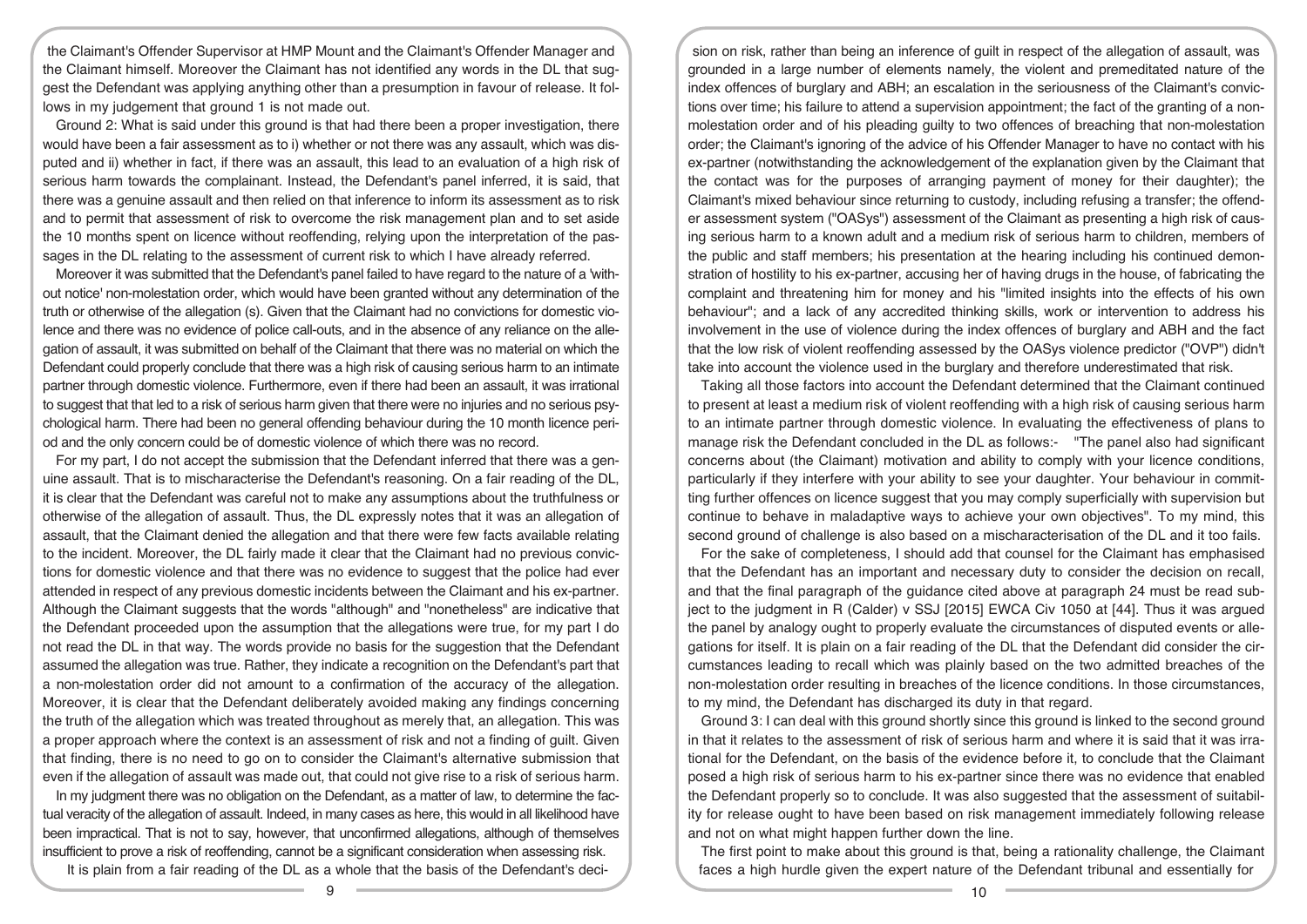the reasons set out in respect of ground 2 the Claimant gets nowhere near reaching the requisite threshold. The decision on assessment of risk was based on a significant number of elements which taken together plainly constituted a rational decision.

So far as the alternative submission is concerned, this ignores the Defendant's significant concern about the Claimant's motivation and ability to comply with his licence conditions. That concern is not limited to residence outside of Approved Premises and to my mind therefore there is nothing in that alternative submission either.

Again for the sake of completeness, I should deal with the Claimant's alternative submission put forward for the first time in his skeleton argument that the test to be met in respect of this rationality challenge is in fact lower than Wednesbury unreasonableness. Rather it is a question as to whether the conclusion is seen to be wrong on the evidence with the court conducting a sufficiently rigorous assessment of its own to ascertain the correct conclusion on the basis of that evidence. This submission is based on dicta in recent decisions of the Supreme Court and in particular R (Yousef) v Secretary of State for Foreign and Commonwealth Affairs [2016] 2 WLR 509 and in particular in extracts from the judgment of Lord Carnwath JSC at paragraphs 55 and following: "55 In R (Keyu) v Secretary of State for Foreign and Commonwealth Affairs [2015] 3 WLR 1665 (decided since the hearing in this appeal) this court had occasion to consider arguments, in the light of Kennedy and Pham , that this court should authorise a general move from the traditional judicial review tests to one of proportionality. Lord Neuberger of Abbotsbury PSC (with the agreement of Lord Hughes JSC) thought that the implications could be wide ranging and "profound in constitutional terms", and for that reason would require consideration by an enlarged court. There was no dissent from that view in the other judgments. This is a subject which continues to attract intense academic debate: see, for example, the illuminating collection of essays in The Scope and Intensity of Substantive Review: Traversing Taggart's Rainbow (eds) Wilberg and Elliott, 2015. It is to be hoped that an opportunity can be found in the near future for an authoritative review in this court of the judicial and academic learning on the issue, including relevant comparative material from other common law jurisdictions. Such a review might aim for rather more structured guidance for the lower courts than such imprecise concepts as "anxious scrutiny" and "sliding scales".

56 Even in advance of such a comprehensive review of the tests to be applied to administrative decisions generally, there is a measure of support for the use of proportionality as a test in relation to interference with "fundamental" rights: Keyu , paras 280–282, per Lord Kerr of Tonaghmore JSC, para 304, per Baroness Hale of Richmond DPSC. Lord Kerr referred to the judgment of Lord Reed JSC in Pham (paras 113, 118–119) where he found support in the authorities for the proposition that: "…where Parliament authorises significant interferences with important legal rights, the courts may interpret the legislation as requiring that any such interference should be no greater than is objectively established to be necessary to achieve the legitimate aim of the interference: in substance, a requirement of proportionality." (Para 119.) See also my own judgment in the same case (para 60), and those of Lord Mance JSC (paras 95–98) and Lord Sumption JSC (paras 105–109), discussing the merits of a more flexible approach in judging executive interference with important individual rights, in that case the right to British citizenship.

57 On the other hand, in many cases, perhaps most, application of a proportionality test is unlikely to lead to a different result from traditional grounds of judicial review. This is particularly true of cases involving issues of national security. In Bank Mellat v HM Treasury (No 2)

[2014] AC 700 (which concerned another security council regime, relating to nuclear weapons), there was not only majority and minority agreement as to the steps involved in an assessment of "proportionality" (demanded in that case by the relevant statute), but also, within that context, general recognition that on issues of national security a large margin of judgment was accorded to the Executive: paras 20–21 per Lord Sumption JSC, para 98 per Lord Reed JSC. The difference turned on contrasting views as to the allegedly discriminatory nature of the restrictions in that case. Similar considerations apply in the present case.

58 Mr Otty asks us to go further and to hold that the Divisional Court should have conducted a full "merits review" of the Secretary of State's decision. He finds support in the judgments of the Court of Appeal in Ahmed in which such a submission appeared to find favour with Sir Anthony Clarke MR and Wilson LJ [2010] 2 AC 534, 578, 587. I agree with the Court of Appeal (para 38) that those observations were made in the context of an Order made under a domestic statute, and were overtaken by the decision of this court that the Order was ultra vires. In my view, they can have no application in the present context, which concerns the Secretary of State's functions as a member of a UN committee. Even accepting that his decision is judicially reviewable, it is to the member states, as members of the committee, that the Security Council has entrusted the task of determining whether the criteria for listing are fulfilled. It would be quite inconsistent with that regime for a national court to substitute its own assessment of those matters."

*The difficulty for the Claimant with this submission as it seems to me is that the Supreme Court itself has yet to undertake the necessary comprehensive review of the approach to challenging decisions engaging fundamental rights and to my mind, in advance of such a review, it would be premature for this court to proceed down that particular path.*

Conclusion: It follows in my judgment that this claim for judicial review should fail.

#### **Police Failing to Use New Law Against Coercive Domestic Abuse**

Amelia Hill, Guardian: A law protecting victims of domestic violence from controlling and coercive behaviour has been used just 62 times in the first six months since it was introduced. Eight out of 22 police forces in England and Wales have not charged a single person with the offence, according to a Freedom of Information request. Nine forces have made two or fewer charges since the new law came into effect in December 2015, including Lincolnshire, Northamptonshire, Warwickshire and Wiltshire.

Emma Pearmaine, head of family services at the law firm Simpson Millar, which made the FoI request, called for increased awareness and understanding of the new laws and said more specialist training for police officers could be necessary. "Coercive control can be many things but essentially it comes down to people exerting control via a pattern of behaviours, and these can sometimes be difficult to spot from the outside if you don't know where to look or which questions to ask," she said. "More dedicated training on the new legislation and how coercion can impact on a victim's life might help push up the number of people who are identified as offenders and prosecuted. One of the biggest concerns when it comes to coercive control is that victims are not aware that being isolated from friends or family, having access to money and bank accounts restricted, or even having personal medical conditions revealed, is domestic abuse and, now, a criminal offence. With less than three coercive controls on average per police authority, more needs to be done so that people can involve the police at an early stage before coercion turns into physical abuse."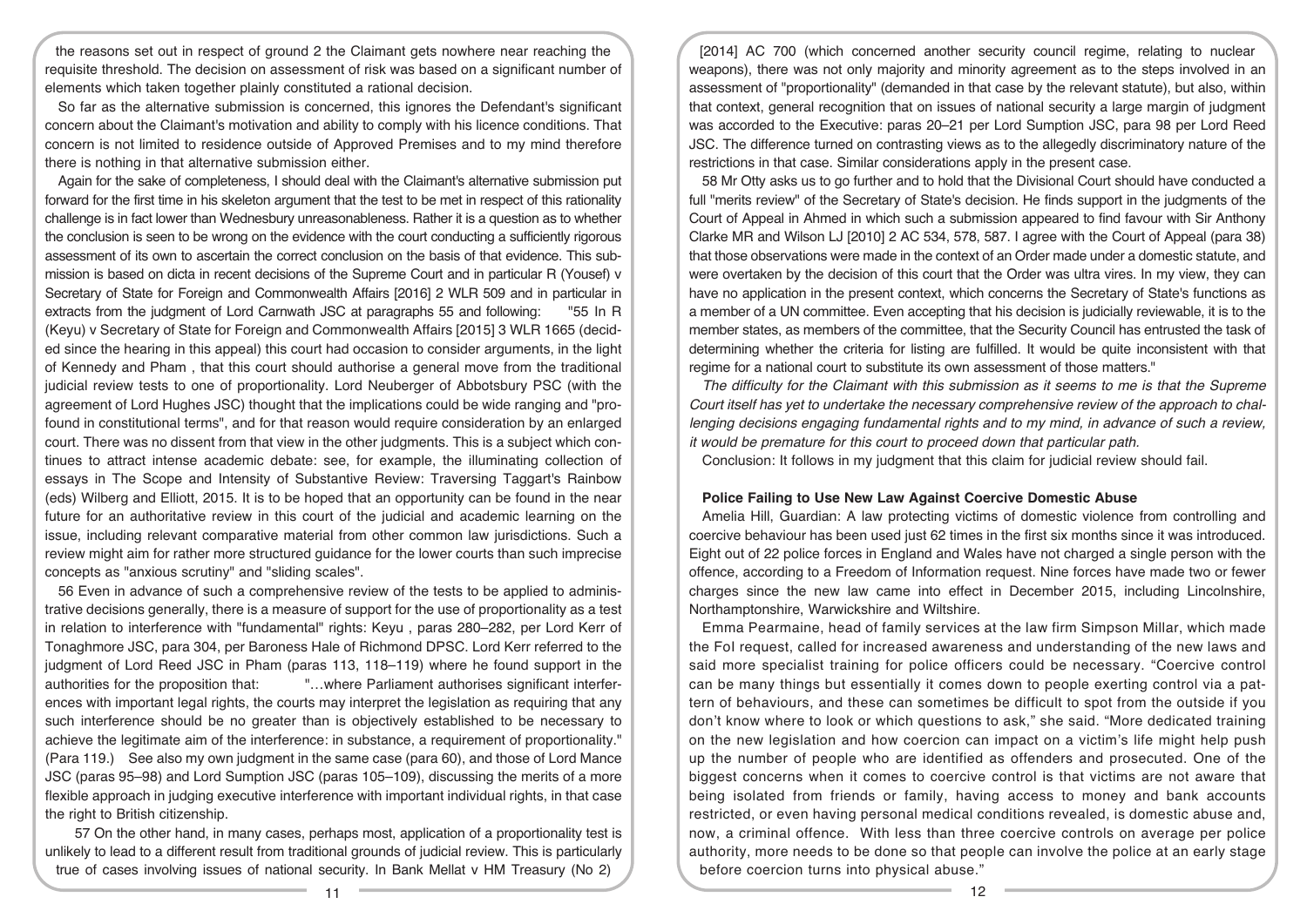Three forces – Kent, Hertfordshire and Norfolk – all reported prosecutions of 10 or more, but most forces launched fewer than two coercive control actions between December 2015 and June 2016. Nine forces are yet to charge a single person under the law. On 29 December, under the Serious Crime Act 2015, controlling or coercive behaviour in intimate or familial relationships became a new offence, punishable with a maximum prison sentence of five years. But although Citizens Advice stepped in to help 3,000 victims of emotional abuse and 900 victims of financial abuse in 2014, take-up of the new powers to prosecute offenders has so far been low.

Lucy Hastings, a director at the independent charity Victim Support, said: "These findings demonstrate that there is still some way to go in improving the support provided to victims and witnesses, before they will be getting the information they need and the respect they deserve. Our research tells us that proper communication between the police and victims of crime is vital. Without it, victims may feel isolated and come to believe that their case is being neglected or not taken seriously. This makes them less likely to report crime in the future and ultimately undermines public confidence in the wider justice system. All police staff should be fully aware of their obligations under the Victims' Code and measures put in place to ensure that those obligations are being met."

The FoI data reveals little improvement has been made since May when Theresa May, then home secretary, lambasted officers at the Police Federation's annual conference for not protecting victims of domestic violence. She said new powers to tackle domestic abuse, including controlling or coercive behaviour, were effective but were "not being used anywhere near as systematically as they could be". At the time of her speech, the first conviction for coercive control had taken place and many more cases were pending. Since then, however, use of the new law seems to have stalled. In the same six-month period there were more than 20,000 prosecutions for domestic violence. The coercive or controlling behaviour offence aims to close a gap in the law around patterns of coercive and controlling behaviour during a relationship between intimate partners, former partners who still live together, or family members. It was intended to help victims experiencing the type of behaviour that stops short of serious physical violence but amounts to extreme psychological and emotional abuse.

The law states that coercive or controlling behaviour does not relate to a single incident. Instead it is a "purposeful pattern of incidents that occur over time enabling someone to exert power and control, or coerce another". On the day the law was introduced, Karen Bradley, the minister for preventing abuse and exploitation, said: "Our new coercive or controlling behaviour offence will protect victims who would otherwise be subjected to sustained patterns of abuse that can lead to total control of their lives by the perpetrator. Victims who would otherwise be subjected to sustained patterns of domestic abuse will be better protected under [this] new offence."

#### **Victims Should be Able to Confront Criminals, Say MPs**

*Owen Bowcott, Independent:* Victims of crime in England and Wales should be given the right to restorative justice – where they can confront the criminal who harmed them – once the criminal justice system develops sufficient capacity, a parliamentary committee is to recommend. But the report by the justice select committee warns that availability of the service is presently subject to a postcode lottery and cautions that it may not be appropriate for certain offences – such as sexual assaults, domestic violence and hate crimes. Expanding the role of restorative justice should feature in the government's delayed victims' law and involve public consultation on the means of enforcing entitlement, the cross-party report proposes. It suggests a "commencement order" should be

brought into effect by a minister "only once he or she has demonstrated to parliament that the system has sufficient capacity" to provide restorative justice services to all victims.

"While capacity issues mean that it is still too soon to introduce a legislative right to restorative justice for victims, we urge the government to work towards this goal," Bob Neill, the Conservative chair of the committee, said. "We heard extensive evidence of the tangible benefits to victims and the role of restorative justice in reducing reoffending, so it clearly benefits wider society as well." Neill added: "The priority must be to ensure that victims of crime are properly informed. The Ministry of Justice should focus its resources on ensuring restorative justice is well understood by bodies within the criminal justice system who can then convey this information to victims. A rigorous system should be introduced to improve compliance with the police's requirement to inform victims – perhaps something as straightforward as a box at the end of the victim impact statement form."

Restorative justice usually involves bringing together a victim and the offender in a face-to-face meeting or via video-conferencing. In some cases, trained facilitators pass messages back and forth between them and there is no direct contact. The aim is to make offenders understand the impact of their actions and to help victims repair the emotional damage they have endured. Both victim and perpetrator must be willing participants. Restorative justice is chiefly funded through local police and crime commissioners. In 2013, the coalition government made £29m available over three years but the restorative justice element was not ringfenced. The justice select committee does not support ringfencing finance in future because "it is difficult to predict with certainty how much should be allocated to it". Public awareness of restorative justice remains relatively low, at 28%. The same poll, however, found that 80% of people questioned thought that victims should have the right to meet their offender.

Although restorative justice should, in principle, be available in all cases, the report says, there should be more training for facilitators who are working with sex, domestic violence and hate crimes. The committee notes that "the then home secretary, Rt Hon Theresa May MP, recently criticised the use of restorative justice by police in cases of domestic violence, saying that it does not follow 'common sense' to 'sit vulnerable victims' in the same room as the perpetrator". It should never be used in what is known as level one restorative justice, the MPs say, where police officers attend a domestic violence incident and attempt to arrange a discussion between the victim and assailant. "It is a matter of great concern to us that level one restorative justice is being used by police forces in cases of domestic abuse," the report notes. "This risks bringing restorative justice into disrepute. It is crucial that frontline police officers are fully informed of the risks for vulnerable victims in such cases."

Responding to the report, Jon Collins, chief executive of the Restorative Justice Council, said: "Restorative justice helps victims recover from crime and move on and it should be available to every victim of crime. Embedding a right to restorative justice in legislation would help to achieve this. Urgent steps must also be taken by police and crime commissioners to make sure that restorative justice services are in place in every area in order to make this entitlement a reality. "While some types of crime, and particularly domestic abuse, require robust risk management, wherever possible victims themselves should be able to decide whether restorative justice can help them to move on. Restorative justice works – it cuts crime while helping victims to move on."

In a separate statement Polly Neate, chief executive of Women's Aid, and Collins said: "Women's Aid and the Restorative Justice Council are clear that restorative justice can,